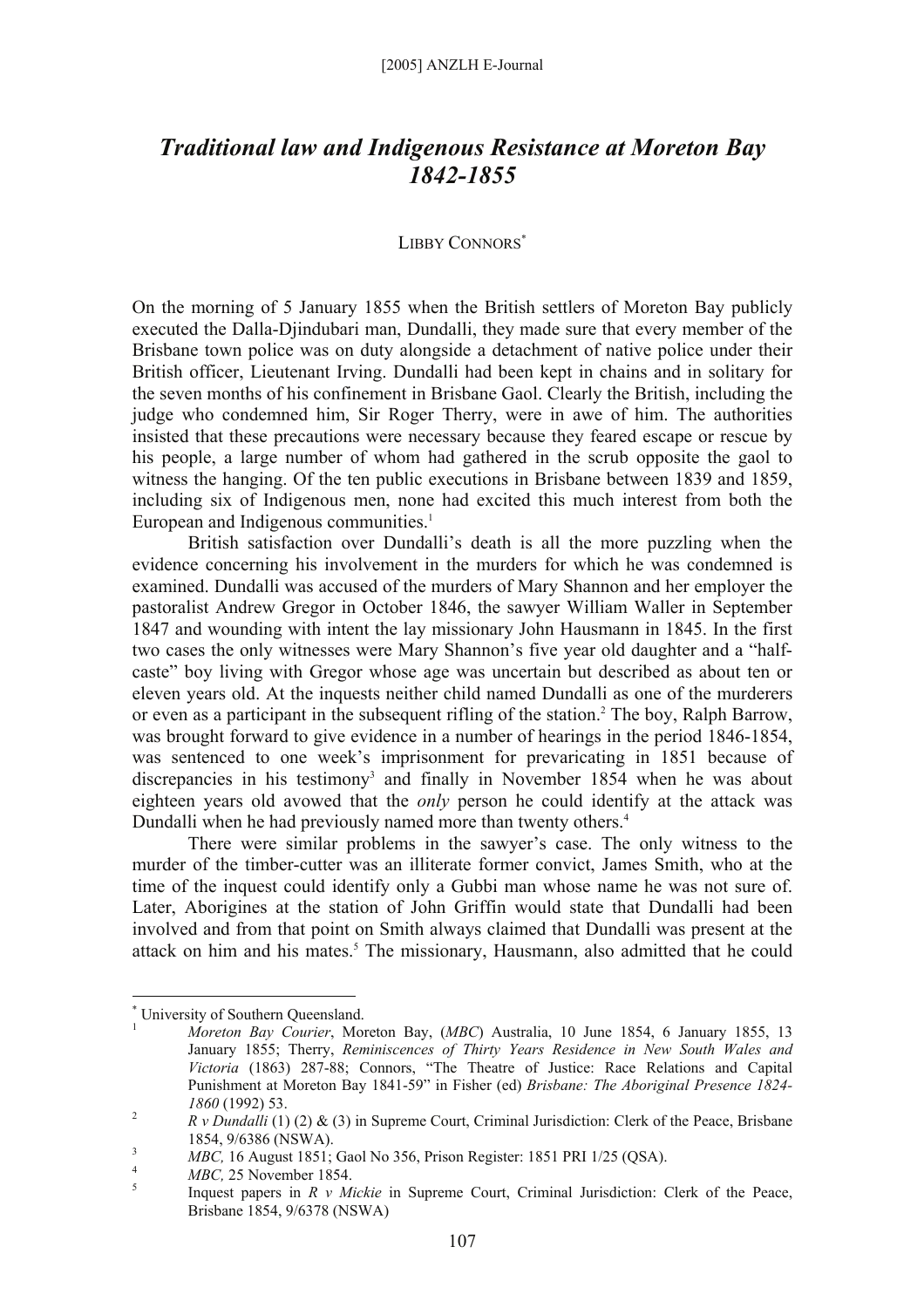not identify his attackers but would testify that he had heard Dundalli's voice outside his hut during the assault of nine years ago.<sup>6</sup>

Despite the weakness of this evidence, Dundalli's denial of involvement before the court, and insistence that the witnesses were mistaking him for others, Judge Therry refused to re-consider the death sentence. Yet three years earlier he had ordered the release of a Gubbi man condemned for the same murder of Gregor and Mrs Shannon, on the grounds that the judge could not be certain of the man's identity and the year before in 1853 the executive council had commuted the death sentence passed on the Indigenous man, Mickey, to seven years hard labour given the weakness of the evidence actually implicating him directly in the Gregor murders.<sup>7</sup> Therry's reputation had been built on his role as assisting prosecutor in the Myall Creek trials and at Moreton Bay he had made speeches from the bench on the rights of Aborigines before the law,<sup>8</sup> but in the case of Dundalli he would write some years later,

It has not fallen to my lot to try many of these aborigines; but one singular case of this class did come before me at Brisbane, on the Moreton Bay circuit, in which the criminal (subsequently executed) was a man of the most savage ferocity, his crime of the deepest dye, yet whose intelligence betrayed a sad and pitiful inferiority to the European mind.<sup>9</sup>

"A man of the most savage ferocity"? The rest of the passage indicates that Therry was in awe of Dundalli's great height and strength but this surely does not explain why an experienced judge would allow a man to be condemned on such flimsy evidence.

Many other references suggest that the Europeans did not view Dundalli as a common criminal. The repeated telling of stories of his involvement in attacks on Europeans had developed until Dundalli's standing in European eyes was of mythic proportions. In mid-1854, while Dundalli was being held in Brisbane Gaol awaiting trial, the *Moreton Bay Courier* reported that he had tried to break out and editorialised that he should be refused a trial and instead be dealt with by a "Special Commission" immediately.10 Yet this status does not match the legal evidence.

Clearly events outside of the domain of the criminal trials were influencing all of the European participants to draw such certain conclusions about Dundalli's complicity in attacks on Europeans in the district. This article is an attempt to explain what else might have been happening by using anthropological insights into traditional authority and management of conflict. It outlines the traditional owners who became embroiled in the inter-racial conflict in the region and the integrity of traditional culture in 1846 despite the European presence in the region since 1824. The Aboriginal evidence mentioned in several criminal trials or reported by contemporary European sources at Moreton Bay in the period 1842-1846 is also revisited. It is not possible to cover in one article all of the circumstances which point to Dundalli's leading role in rituals associated with traditional law prior to his execution so this article will focus on the event which most outraged Europeans, the killing of the pastoralist Andrew Gregor and his female servant Mary Shannon.

 $\frac{1}{6}$  $MBC$ , 3 June 1854.

Colonial Secretary to Police Magistrate 22 December 1851, Moreton Bay IL: 1851 Res/A3 (QSA); Supreme Court, Criminal Jurisdiction, Judgment Books: Brisbane Circuit Court, 1850-54 4/4745-5753 (NSWA); Gaol no 152 Prison Register: 1853 PRI 1/25 (QSA).

See *R v Kilmeister* (2) in *Decisions of the Superior Courts of New South Wales 1788-1899* online: http://www.law.mq.edu.au/scnsw/Cases1838-39/html/r\_v\_kilmeister\_no\_2\_\_1838.htm. Also see his comments in the trial of *R v Bambrick, MBC* 20 May 1850.

Therry, supra note  $1, 287$ .

<sup>10</sup> *MBC,* 10 June 1854.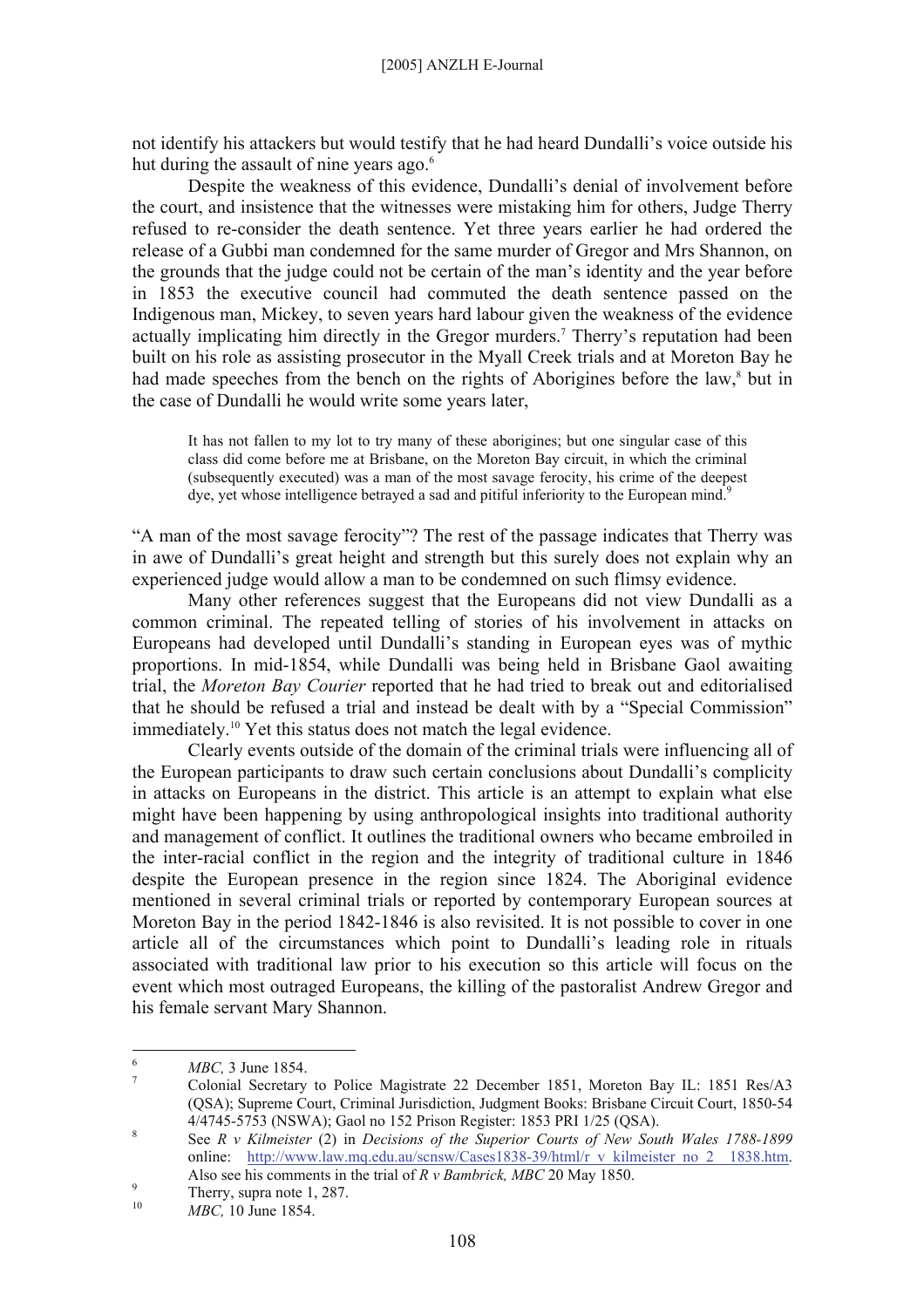The anthropologist Ian Keen explains the Indigenous concept of law in his discussion of Aboriginal governance:

The genius of ancestral law was that people of a wide region could agree to a body of legitimate law without there being legislators, and in spite of the autonomy of individuals and kin groups. … Networks of regional cooperation underpinned the sharing of ancestral law. People of a wide region, often including people of several regional or language identities, cooperated in the performance of ceremonies that reenacted ancestral events and made ancestral beings visible and tangible. $^{11}$ 

Only a few months after the opening of the northern districts to free settlement in 1842, the settlers were alerted to the significance of the ancient human laws which governed the rainforest scrubs and rich river flats that they were now eagerly occupying. In May 1842 Andrew Petrie and Henry Stuart Russell travelled more than 200 kilometres north along the coast and into Wide Bay in search of pastoral land along the Mary River. They had journeyed more than 300 kilometres by boat and were more than 170 kilometres north of the nearest pastoral station cut off from them by the Blackall Range to their south. Here they discovered the runaway convict James Davis whose adopted people, the Ginginbara, had traveled from the Burnett, another hundred kilometers further north to attend a huge gathering of traditional owners meeting at Tiaro to discuss their response to the poisonings of their relatives at the new sheep station of Kilcoy.12

After his rescue and return to Brisbane, the ex-convict Davis reported to the Commissioner of Crown Lands for Moreton Bay on this killing of a large number of Indigenous people, presumably by shepherds, in about January 1842 at the newly formed sheep station of Sir Evan MacKenzie. Commissioner Stephen Simpson recorded Davis's news that "nine or ten tribes suffered" the loss of members – estimates of the number of dead varied from thirty to sixty people<sup>13</sup> – and that this meeting of all the traditional owners had "vowed vengeance".14 The Tiaro meeting showed just how far the kinship networks of southeast Queensland reached and the extent of the legal restitution that would be required to restore relationships in the region. It also affirms Keen's themes of the cooperation and the autonomy that characterised the practice of Indigenous law and that traditional norms were widely held. The Tiaro meeting encompassed people of Southeast Queensland living more than 400 kilometres apart. Some of those present at the Tiaro meeting had immediately wanted to kill the whites who so unexpectedly appeared among them but the convict runaways Wandi (David Bracefell, whom the party had also collected from Noosa on the way to Wide Bay) and Duramboi (James Davis) defended them and they were allowed to leave.<sup>15</sup> It seems that agreement about the appropriate talion, or "payback" as the British colonists preferred

 $11$ <sup>11</sup> Keen, *Aboriginal Economy and Society: Australia at the Threshold of Colonisation* (2004) 244.<br><sup>12</sup> See for example Petrie, *Tom Petrie's Reminiscences of Early Queensland* (facsimile of 1904,

<sup>1975) 258-64;</sup> Steele, *Aboriginal Pathways in Southeast Queensland and the Richmond River* (1984) 229-231.<br><sup>13</sup> Commissioner Simpson gave an estimate of thirty dead, Rev. Schmidt of the German mission

fifty or sixty, an estimate with which the pastoralist Henry Stuart Russell who had accompanied Petrie's party to Wide Bay agreed. See Enclosure in CCL to Colonial Secretary 30 May 1842 l/no 42/4284 in Col Sec: Correspondence: 1842 Moreton Bay, 4/2581.2 NSWA, and Schmidt cited in Coote, *History of the Colony of Queensland* (1882) 46; Russell, *Genesis of Queensland*  (1888) 279; Mackenzie-Smith, *Brisbane's Forgotten Founder: Sir Evan Mackenzie of Kilcoy* 

*<sup>1816-1883</sup>* (1992) 72.<br>
Enclosure in CCL to Colonial Secretary 30 May 1842, 4/2581.2 NSWA; Coote, ibid at 45-50.<br>
Petrie, supra note 12, 258-67, especially 265.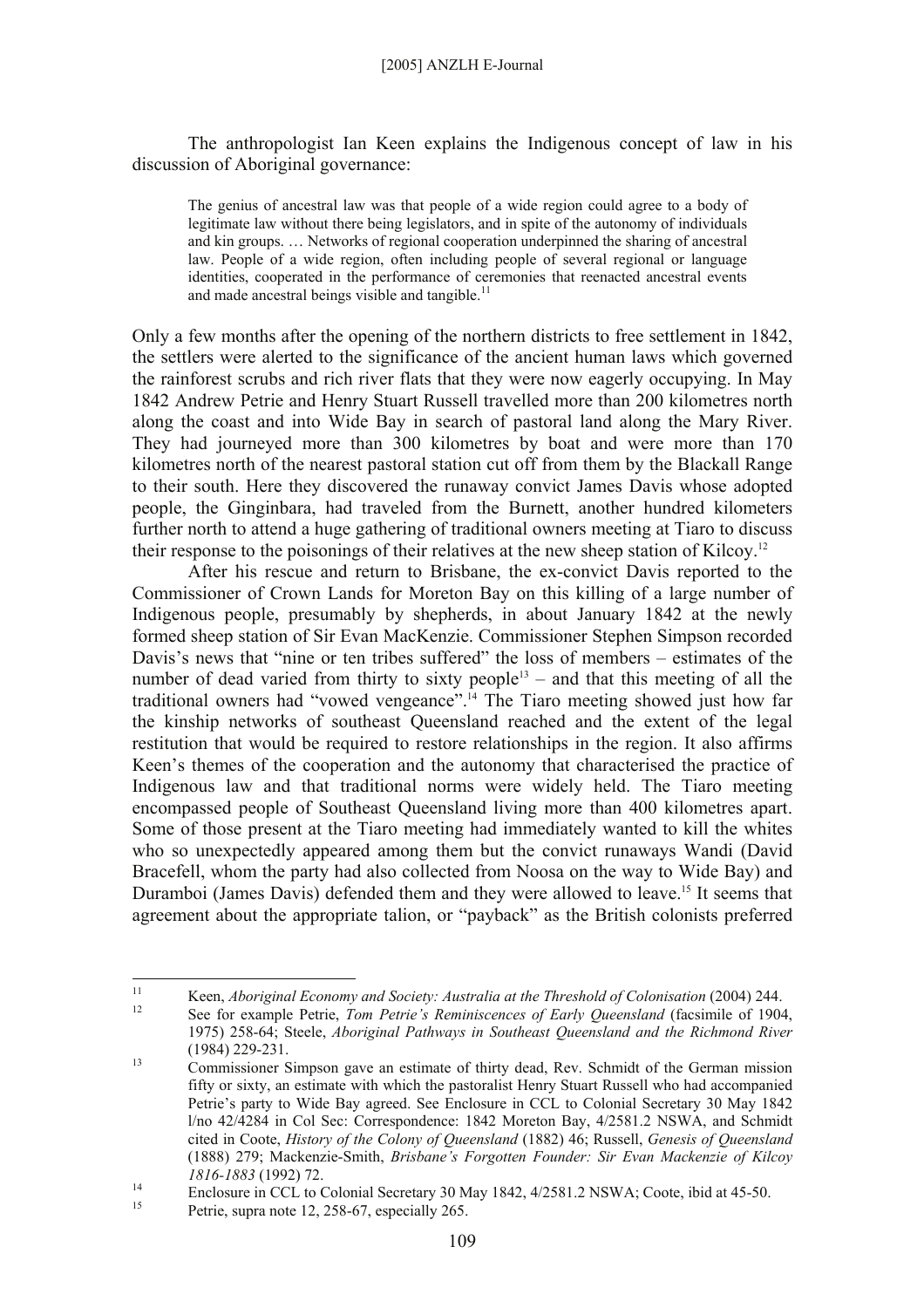

to call it, required negotiation and agreement by the affected parties. Again the practices of the southeast appear to conform to Keen's description from other parts of Australia.

Other than this very clear record of an Indigenous gathering and the threats to Petrie's party, European records omit any further precise references to "payback" for the Kilcoy deaths, although William Coote in his *History of the Colony of Queensland* published in 1882 made the general claim that most of the interracial killings in the Moreton Bay district could be attributed to Indigenous payback for the Kilcoy poisonings.<sup>16</sup> The Reverend John Dunmore Lang was also unequivocal in his description of traditional governance at Moreton Bay.

Their form of government is rather democratical than patriarchal or kingly. Their internal polity, however, is far from being arbitrary, being very much regulated by certain traditionary laws and institutions, of which the obligation is imperative upon all, and the breach of which is uniformly punished with death.<sup>17</sup>

<sup>16</sup>  $\frac{16}{17}$  Coote, supra ntoe 13, 50.

<sup>17</sup> Lang, *Cooksland in North-Eastern Australia* (1847) 393-94.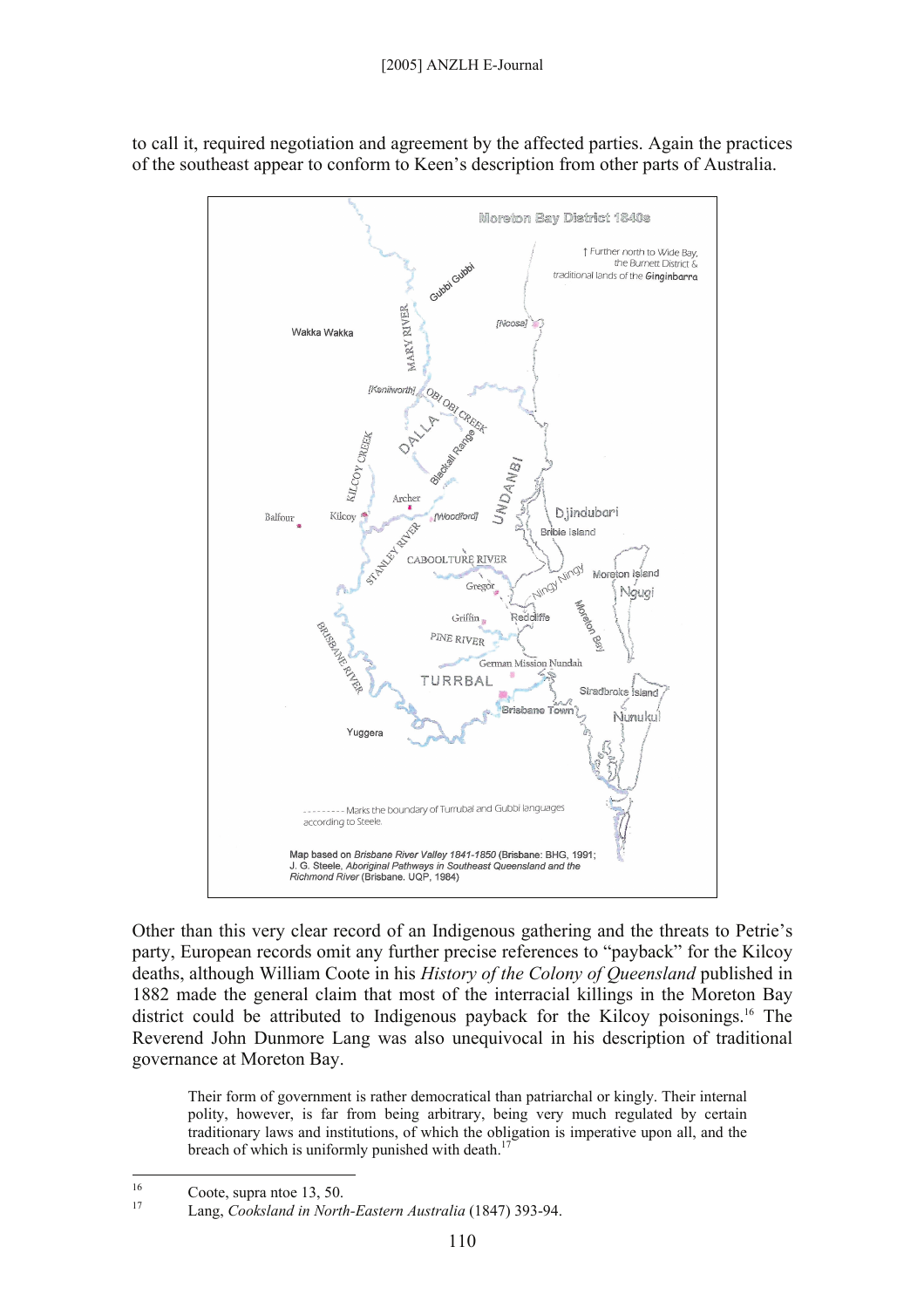The period 1842 to 1846 marks the moment of first European contact for most of the northern peoples so the lack of recognition or acknowledgment of traditional practices as the essential factor determining Indigenous responses to Europeans is a serious weakness of the existing historiography.

The penal establishment at Moreton Bay which operated from 1824 to 1839 was a closed settlement where no Europeans were allowed to enter without the permission of the government. Its activities were confined to a stock station at Limestone (Ipswich), crop-planting at Kangaroo Point, a farm down river at Eagle Farm, a pilot station at Amity on Stradbroke Island to lead vessels into the Bay and the main government, military and convict buildings at Brisbane. Military clashes on Stradbroke and Moreton Islands in the 1830s were brutal in their effects on the Nunukul so that they and the Megantyn of the Turrbal, whose traditional place was the bend on the river where the town of Brisbane was established, were the two groups of owners to bear the brunt of the British cultural onslaught over this fifteen year period.18 The only development outside these areas that was authorized during the penal period was the German mission which was permitted to set up about six miles north of the main settlement at Nundah, again on Turrbal lands. Although the settlement was wound down in 1839, the district remained closed but continued to operate with a reduced convict and official presence. In 1840-41 when pastoralist-adventurers moved north into regions that would eventually become southeast Queensland, they were required to remain outside a sixty-mile radius of the penal station until the official opening of the region to free settlement in 1842.

A high level of intercommunication and travel among the southeast peoples, as well as curiosity and trade, probably brought a large number of people into passing contact with these British outposts. No doubt British diseases raised mortality and had a negative effect generally on the health of the traditional owners. However the anthropological evidence indicates that the traditional economy was a strong one<sup>19</sup> and passing mentions in European records of movements of Indigenous people and traditional gatherings indicate that the ceremonial and cultural life of the region remained vibrant into the 1860s.<sup>20</sup>

The first European stations to the north of Brisbane were founded in the pastoral rush of 1840-41. Evan Mackenzie's Kilcoy run was on the western boundary of Dalla lands, John Balfour's Colinton impinged on Wakka Wakka territories, Frederick and Francis Bigge's Mount Brisbane station was Yaggera country and the Archer brothers' Durundur run leased part of Dalla lands, all of which were claimed within a few weeks of one another in June to August 1841.<sup>21</sup> However these stations were isolated and remote from the settlement until after the official opening of the region when settlers took up lands in the Pine River Valley between Durundur and the German community at Nundah.

<sup>18</sup> <sup>18</sup> "The Mogwi take Mian-jin" in Fisher (ed) *Brisbane: The Aboriginal Presence* (1992) 19-21.<br><sup>19</sup> Morwood, 'The Archaeology of Art: Excavations at Maidenwell and Gatton Shelters, S.E.

Queensland,' (1986) 3 Queensland Archaeological Research 88-132.

<sup>&</sup>lt;sup>20</sup> See Steele's reference to large Bunya gatherings in the 1860s in Steele, supra note 12, 275.<br>Mackenzie-Smith, supra note 12, 54.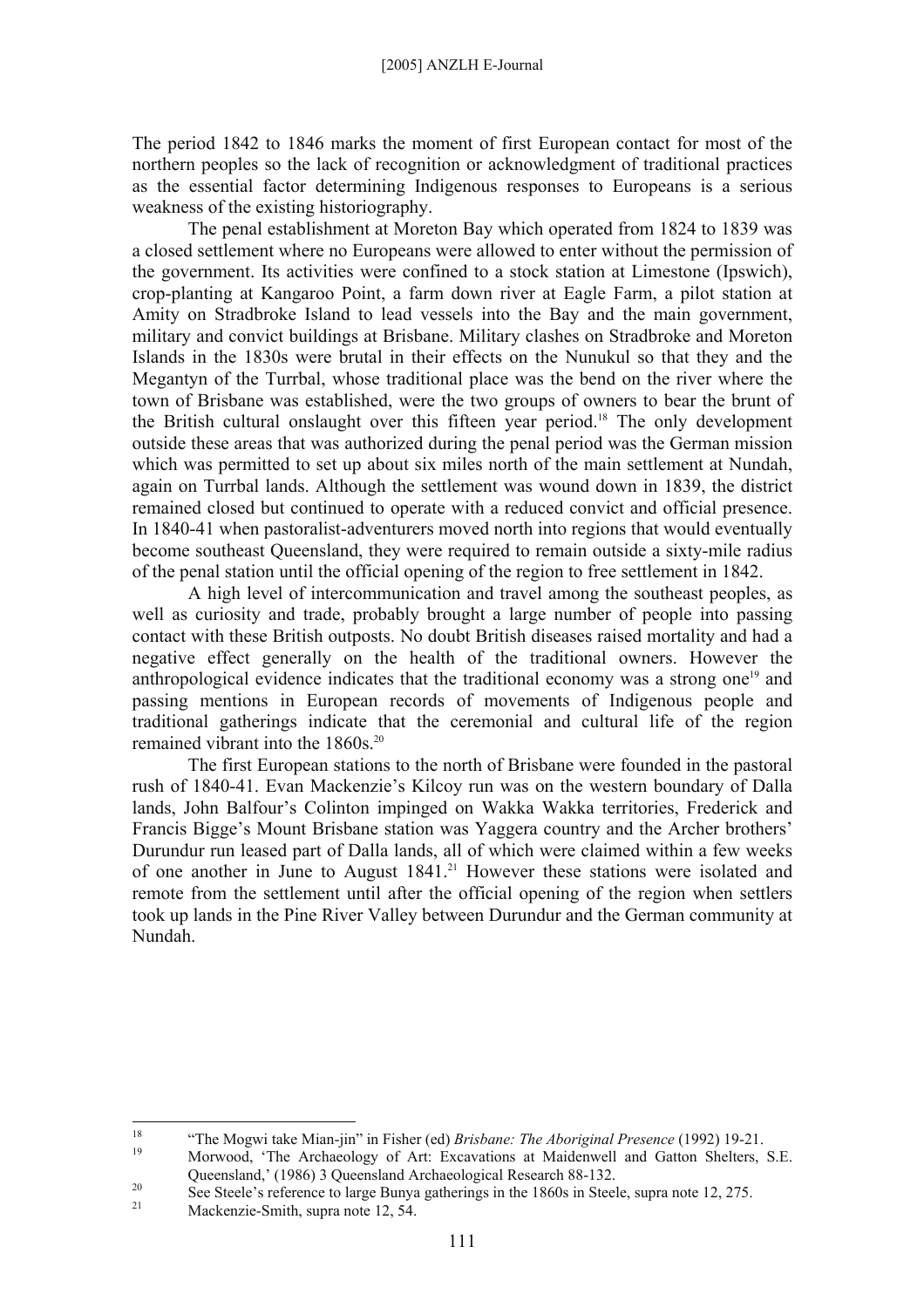| Turrbal                                                                                                                                                                                                 | Undanbi            | Dalla                  | Gubbi            | Djindub                    | Yagger          |
|---------------------------------------------------------------------------------------------------------------------------------------------------------------------------------------------------------|--------------------|------------------------|------------------|----------------------------|-----------------|
|                                                                                                                                                                                                         |                    |                        | Gubbi            | ar <sub>1</sub>            | a               |
| From                                                                                                                                                                                                    | Redcliffe          | $D'$ Aguilar           | River<br>Mary    | Bribie Island              | South<br>of     |
| <b>Brisbane</b><br>R                                                                                                                                                                                    | Referred<br>to     | Range                  | Valley           | recognized as              | the             |
| north to the                                                                                                                                                                                            | as the Ningy       | [Brisbane]             | probably from    | distinct<br>$\mathfrak{a}$ | <b>Brisbane</b> |
| Pine River                                                                                                                                                                                              | <b>Ningy</b><br>or | Forest Park]           | around           | people<br>by               | River           |
|                                                                                                                                                                                                         | 'Saltwaters'       |                        | $present \, day$ | Europeans in               | West<br>to      |
| of<br>Town                                                                                                                                                                                              | by<br>the          | Mountainous            | Kenilworth       | the $1840s$ &              | Lockyer         |
| <b>Brisbane</b>                                                                                                                                                                                         | Europeans in       | areas north of         | north to Wide    | 1850s<br>but               | and             |
| was<br>on                                                                                                                                                                                               | the $1840s$ &      | the Pine River         | $\alpha$<br>Bay  | also referred              | Fassifern       |
| Megantyn                                                                                                                                                                                                | 1850s              |                        | Maryborough      | to<br>as                   | districts       |
| land                                                                                                                                                                                                    |                    | Conondales             |                  | 'Saltwaters'               |                 |
| Referred to                                                                                                                                                                                             | North of the       |                        |                  |                            |                 |
| as the Duke                                                                                                                                                                                             | Pine River         | <b>Blackall</b>        |                  |                            |                 |
| York's<br>$\sigma f$                                                                                                                                                                                    |                    | Range<br>north         |                  |                            |                 |
| people<br>by                                                                                                                                                                                            | Sunshine           | far<br>as<br><b>as</b> |                  |                            |                 |
| the                                                                                                                                                                                                     | Coast coastal      | Kenilworth             |                  |                            |                 |
| Europeans                                                                                                                                                                                               | plain              | referred to as         |                  |                            |                 |
| in the $1840s$                                                                                                                                                                                          |                    | the Bunyas in          |                  |                            |                 |
| $&$ 1850s                                                                                                                                                                                               |                    | the 1830-40s           |                  |                            |                 |
| Based on Steele, supra note 17; Tindale, Aboriginal Tribes of Australia (1974); Ford & Blake, Indigenous                                                                                                |                    |                        |                  |                            |                 |
| Peoples in Southeast Queensland (1998) There are many spelling variants of traditional names; this article<br>generally uses those given by the Foundation for Aboriginal and Islander Research Action. |                    |                        |                  |                            |                 |
|                                                                                                                                                                                                         |                    |                        |                  |                            |                 |

**Table 1 Traditional Owners of Greater Brisbane and to the North** 

So Dundalli, who was already an adult when he met the German missionaries at Toorbul in August  $1841<sup>22</sup>$  grew up in the heart of the traditional ceremonial and social life of southeast Queensland. According to the missionaries he was a Dalla man and since the Dalla hosted Bunya festivals at their site at Baroon in the Blackall Ranges they played a central role in the political-economy of the region.23 The Bunya festivals were an opportunity to gather news, learn new songs and dances, to organise initiation ceremonies and betrothals, settle disputes and enjoy competitive sports and fights. Growing up in this environment thus placed Dundalli in an ideal setting to learn not just traditional knowledge but also the diplomatic and social skills required to manage large numbers of people.<sup>24</sup>

These great meetings thus facilitated not only an extensive kinship network across the region but also a shared set of religious beliefs which determined social relations and obligations. Although the great festivals were triennial, kinship relationships were further reinforced at Moreton Bay by the bora ceremonies, male initiation rituals in which traditional lore was revealed to young men from several different owner groups providing them with the knowledge and testing to enable them to become warriors. The bora ceremonies of the Moreton Bay district were frequently commented upon by the British settlers and Steele has located an extraordinary number of bora ritual sites across southeast Queensland and often also recorded their shared

 $22$ <sup>22</sup> Colonial Observer, 28 October 1841.<br>
24 Steele, supra note 12, 212.

<sup>24</sup> See Lang on the rights and obligations of the hosts of traditional gatherings: Lang, supra note 17, 392.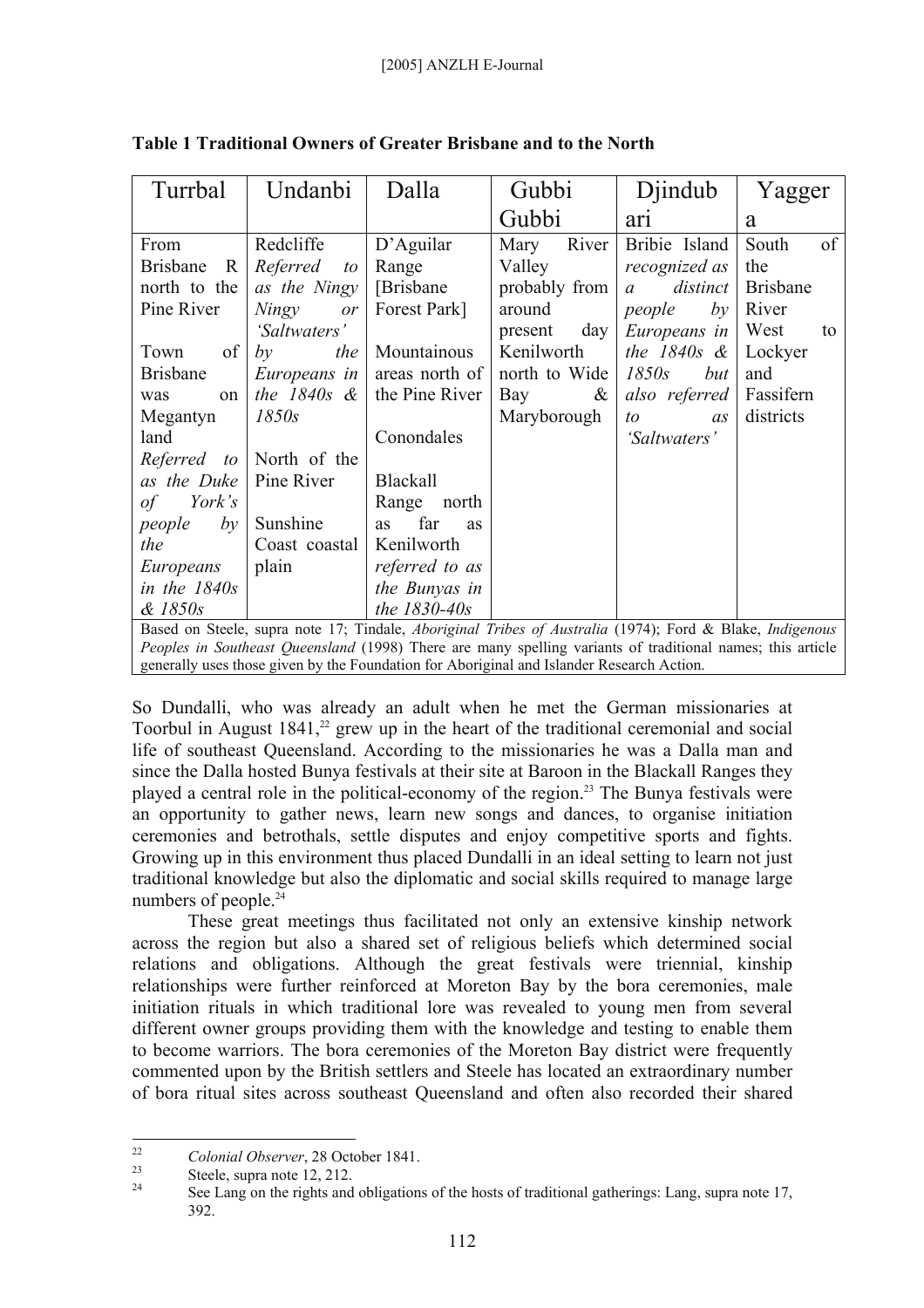use.<sup>25</sup> These traditional practices in early Queensland conform closely with the continental pattern. According to Keen's case studies of ancestral law they were part of the grounding in the moral precepts and laws which governed traditional life:

Everywhere ceremonies in which people of intersecting regions cooperated expressed bodies of doctrines shared by people of these regions, albeit with local variants and disagreements. Especially important among these were male initiation rites and everyday revelatory ceremonies, which brought together people of a broad region.<sup>2</sup>

The first attacks on European pastoralist stations took place in September 1841 within weeks of their founding. They mainly appear to have consisted of attacks on sheep by either the Yaggera or Dalla and are consistent with the minor legal punishments ascribed elsewhere for encroachment on one's country.<sup>27</sup> The large numbers who participated in these raids on stock - Balfour reported upwards of 3500 people intimidated the convict stockmen and seem to have been the precursor to the horrific poisonings at Kilcoy in early 1842.

We know that the Tiaro meeting to discuss the response to the poisonings was in May. The first violent acts to follow east of the Brisbane Ranges<sup>28</sup> do not appear to commence until March 1843 when Cambayo, a Djindubari man, in company with Dundalli, speared a shepherd on Durundur station.<sup>29</sup> The killing of four shepherds followed this at Eales station on the Mary River in Gubbi Gubbi country in July. Gubbi Gubbi attacks on men and stock eventually forced Eales to surrender his run by August 1844.30

Despite the delay, it is quite possible that these attacks were legal punishments for the Kilcoy poisonings. Just as in western legal practice, traditional inquest practices could take many months to determine the guilty party. Keen describes the legal process that operated in the southwest of Australia which obliged relatives to delay talion for a number of months although not indefinitely. The Wiil-Monong people believed that the "dead men's spirits stole spears from their relatives until their deaths were avenged."<sup>31</sup> Similarly, at Moreton Bay, Lang described how a ritual inquiry would be held into an unexplained death among the young or those in "the vigour of …manhood" which was presumed to have come about through unfair means. The skin of the dead would be carried on two spears around a gathering by a "soothsayer", "exorcist" or "priest" and asked who was responsible. The answer was audible only to the "turrwan"<sup>32</sup> who proceeded until someone was found. "The latter is thenceforth marked out for death, and though nothing should be done to him at the time, he is sure to be eventually surprised and killed..."<sup>33</sup> Constance Petrie related a variation of this ritual among the

<sup>25</sup> <sup>25</sup> Steele, supra note 12, 111-13, 126-32, 137-38, 165, 167-71, 174-75, 177-78 *& passim*.<br>
Keen, supra note 11, 267.<br>
<sup>27</sup>

<sup>&</sup>lt;sup>27</sup> See discussion of Wiil-Minong, ibid at 257.

<sup>28</sup> Although there was a number of inter-racial hostilities in the Brisbane Valley and on the Darling Downs to the west, this article focuses on events involving the Dalla and coastal peoples to try to reconstruct events involving Dundalli and leading up to the attack on Gregor. 29 Archer, *Recollections of a Rambling Life* (1988) 75-80; Enclosures in Police Magistrate to

Colonial Secretary 19 October 1844, l/no 44/7954 in Col Sec: Correspondence: 1844 Moreton Bay 4/2656.2 NSWA<br><sup>30</sup> *Brisbane Town News From the Sydney Morning Herald 1842-46* (1989) (25 July 1843; 9

August 1844) 22-23; 60.<br>
Keen, supra note 11, 257.

This is the Turrbal word used by Tom Petrie for 'a great man' who acted as both priest and  $\frac{1}{33}$  doctor. Petrie, supra note 12, 29-30.

Lang, supra note 17, 428.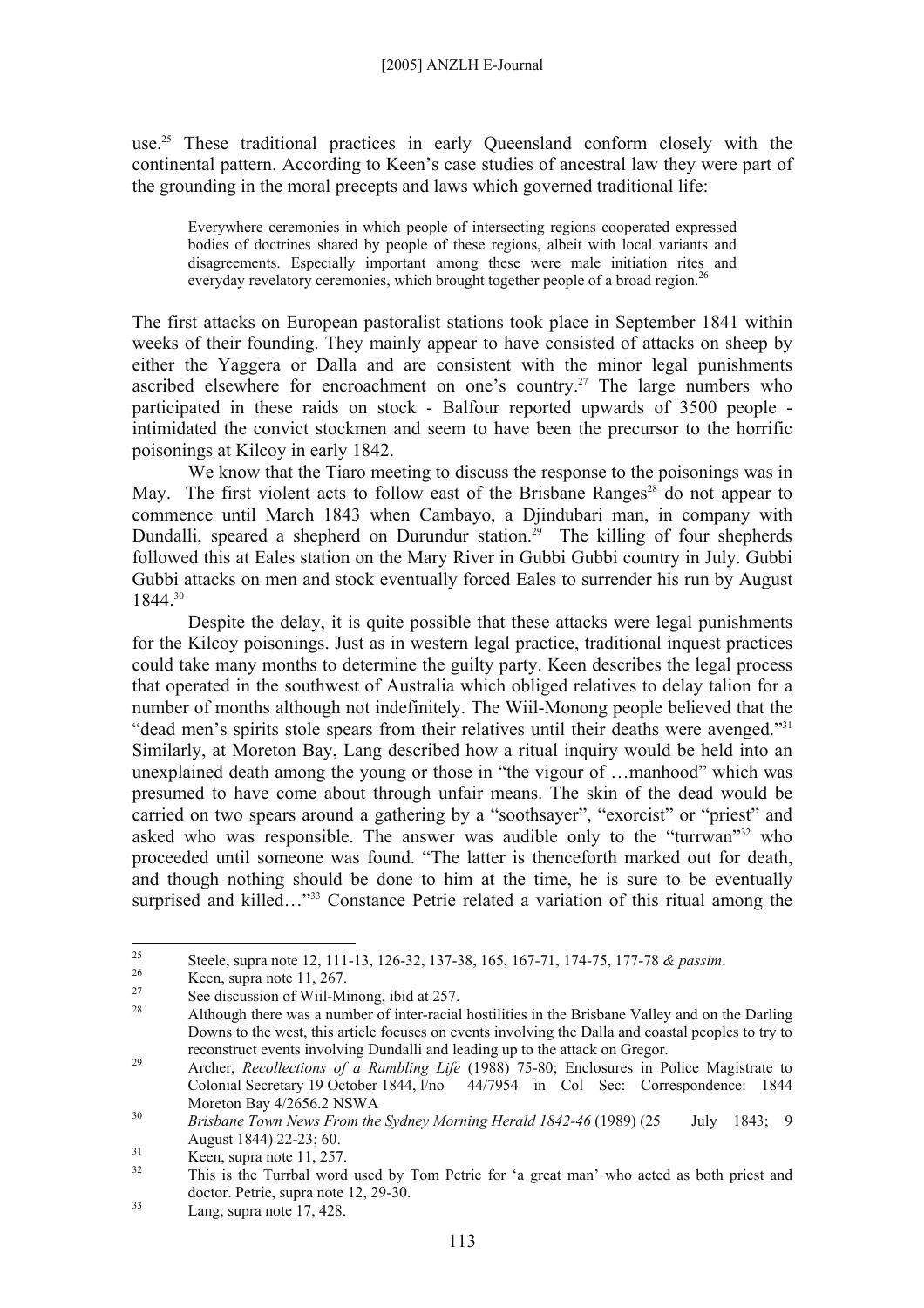## [2005] ANZLH E-Journal

Turrbal whose female elder, after the lengthy process of carrying, drying and separating the body, would sit in the middle of a gathering and strike the bones of the dead, calling out the name of the guilty party at the same time. "Father has been present on these occasions, and the blacks would always draw his attention to the unquestionableness of the conclusion arrived at. Nothing could persuade them that it was not fair, and should they come across the poor unfortunate singled out his death was a certainty."34

Having determined who was responsible is only part of the judicial process. Responsibility for carrying out the punishment in traditional Australia fell to the kin of the dead. In the absence of an institutionalized legal system, the anthropological literature emphasizes the responsibility of individuals and their kin to enforce interpretations and penalties for breaches of ancestral law. "When a law was breached it was up to the aggrieved party to gain the support of kin and take redressive action; no specialized political or legal bodies existed to which they could appeal."<sup>35</sup> At Moreton Bay, Lang claimed this was the duty of a brother<sup>36</sup> but Keen emphasizes that alliances in disputes followed kin lines and could reflect marriage networks that cross-cut regional and local identity.<sup>37</sup> Thus, if the Tiaro meeting had decided guilt for the Kilcoy deaths – and we know that there were divisions over this at the meeting – the relatives of the thirty to sixty dead still needed to gather the support of their kin for the enforcement of the appropriate penalties.

It is tempting to see Dundalli as someone overseeing the enforcement of these penalties. At about the time of the Cambayo attack Dundalli moved from the Blackall Ranges to Bribie Island and thereafter the reputation of the Djindubari, the traditional owners of the island, changed from being peacable and hospitable to hostile to Europeans and jealous guardians of their resources.<sup>38</sup> The missionaries reported that there was traditional enmity between the "saltwaters" and "mountain blacks" meaning the Undanbi and Dalla, the *Moreton Bay Courier* often commented on the Turrbals' fear of the Ningy Ningy, while Welsby's account makes clear the traditional opposition between the Ngugi and Nunukul of Moreton and Stradbroke Islands on one side and the Diindubari on the other. Therefore securing regional agreement to the enforcement of appropriate penalties for the Kilcoy poisonings would not have been achieved easily.

In March 1845, however, Dundalli appears to have won the support of the Ningy Ningy for the revenge attack on John Hausmann at Redcliffe. This incident makes no sense other than as ritual payback, for the Ningy Ningy were on friendly terms with Hausmann and the missionaries. Hausmann testified that he had employed between fifty and sixty Ningy Ningy during the day and felt no particular personal danger despite remaining at the hut on his own that evening. At sundown however Trimberri called to him and when he approached struck him twice across the head; Hausmann managed to retreat to his hut taking a spear in the back in the process and then coming under siege from a group of eight Ningy Ningy who proceeded to dismantle the slabs and door in order to steal blankets and flour before setting the hut on fire.<sup>39</sup> Attacking someone who had been deemed guilty of murder, even if he was a friend, was obligatory under traditional law. In his discussion of governance among the Kurnai of Gippsland, Keen

 $34$  $\frac{34}{35}$  Petrie, supra note 12, 31-32.

 $\frac{35}{36}$  Keen, supra note 11, 245.

 $\frac{36}{37}$  Lang, supra note 17, 398-99.

 $\frac{37}{38}$  Keen, supra note 11, 249.

See the report in *MBC* 17 June 1848 and contrast with Uniacke's report of 1823 quoted at length in Lang, supra note  $17,415$ .

<sup>39</sup> *R v Dundalli* (1) Supreme court, Criminal Jurisdiction: Clerk of the Peace, Brisbane 1854, 9/6386 NSWA; *Brisbane Town News*, Brisbane, Australia (*BTN*) 21 March 1845, 83-84. Hausmann survived by hiding in a gully in the bush.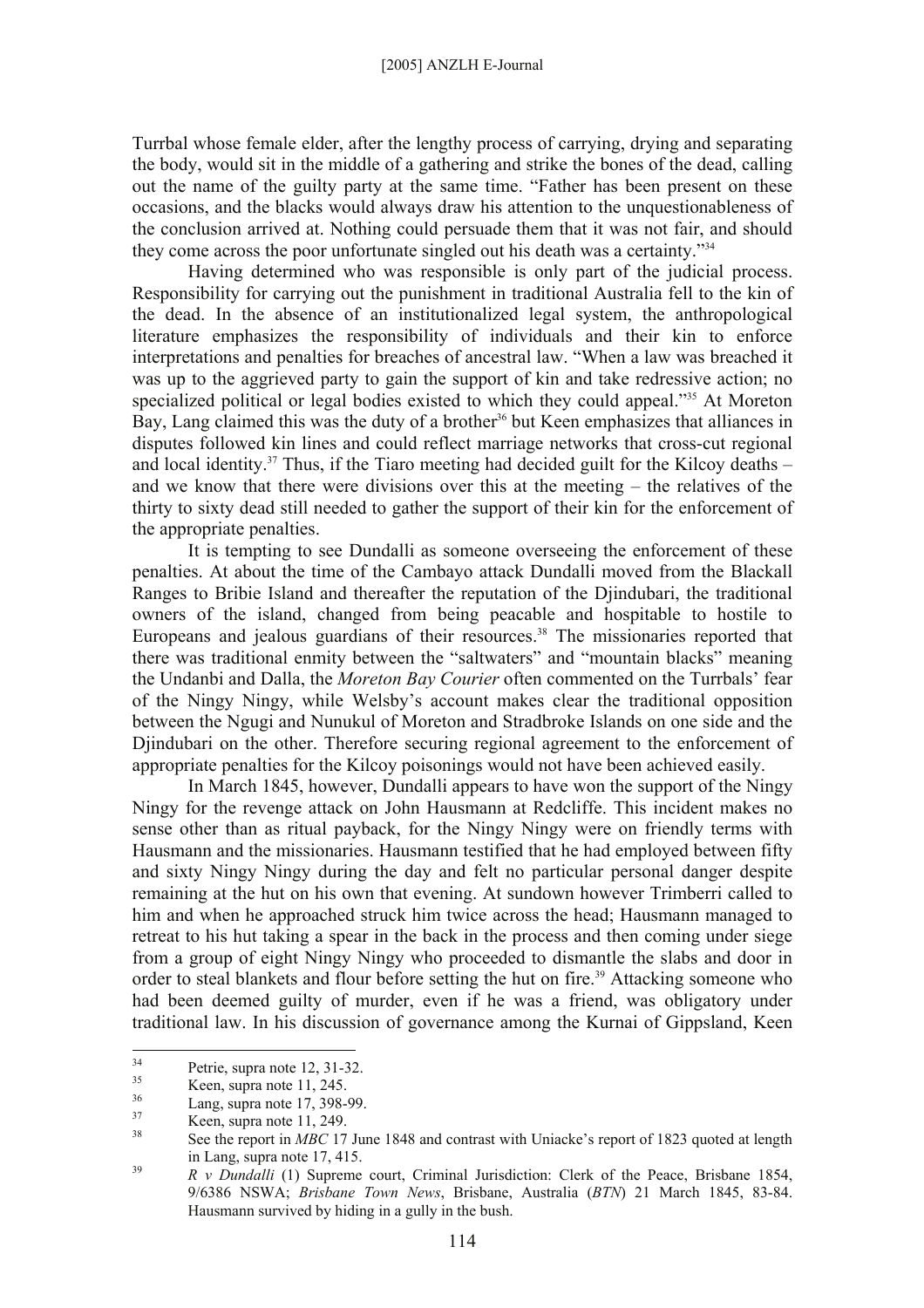emphasises the importance of an extensive network of relatives for support and security but then adds that 'people also lived with their enemies.'40 Such an idea could not have been more foreign to the British settlers who interpreted the participation of Indigenous people, whom they had befriended and worked with, in attacks on Europeans as acts of the greatest betrayal.

It is possible that the Durundur, Eales and Hausmann attacks were talion for the Kilcoy deaths of relatives of the Djindubari, Gubbi Gubbi and Ningy Ningy respectively, but since Davis reported that "nine or ten tribes had suffered", significant legal restitution remained outstanding. A bunya festival would have provided the ideal occasion to discuss whether sufficient retribution had been inflicted on the white community or whether there were still outstanding obligations to the dead. A large meeting of "various powerful tribes from a distance of one hundred miles" had taken place on the Logan River south of Brisbane in November 1844 just prior to another attack on a shepherd at Kilcoy<sup>41</sup> and in March 1845 the *Sydney Morning Herald* had reported that "upwards of 200 blacks" from Wide Bay and the "Sea Coast" had assembled near Brisbane for a "great pullen-pullen" just a week or so before the Redcliffe attack on Hausmann.<sup>42</sup> Thomas Dowse, the Moreton Bay correspondent for the paper was in no doubt of the function of these meetings, "a grand coroboree … is pretty well known is now converted into a meeting or council for devising new plans to carry on their depredations upon the whites."<sup>43</sup> The next festival, according to Thomas Welsby, was in September-October 1846. Significantly, as the traditional owners made their way home,<sup>44</sup> a mass attack was carried out on the station of Andrew Gregor and Gregor and his female servant were killed. Mary Shannon's husband, working at a waterhole 200 yards away at the time, escaped a spearing and the Shannons' three children and the boy Ralph Barrow were unmolested.

There are a number of unusual aspects of the case. The first is that a large number of people was involved. Barrow and Thomas Shannon both testified that as well as the four Indigenous men employed by Gregor that Sunday morning that there were about twenty others about the station buildings. Shannon turned towards the hut when he heard his daughter scream and reportedly saw "a great number of Blacks" coming from the creek towards the premises.45 At a subsequent hearing Ralph Barrow and Margaret Shannon named up to twenty-eight individuals including one woman whom they recognized participating in the raid with Margaret distinguishing between the Ningy Ningy whom she knew, "saltwaters" and others whom she did not know.<sup>46</sup> In the years that followed a number of prosecutions of individuals allegedly involved in the attack who would have been young boys at the time were brought before the Moreton Bay courts<sup>47</sup> triggering a letter of protest from Frederick Walker, commandant of the Native Police Force. Walker claimed that "the murderer made every boy, woman and

 $40<sup>1</sup>$  $\frac{40}{41}$  Keen, supra note 11, 252.

<sup>41</sup> *BTN*, 8 and 26 November 1844, 70-71, 73. The *SMH* contains the only report of this assault and its reports were not always accurate. Tom Archer does not record this incident in his memoirs commenting only on the stock losses which Durundur endured in the early 1840s.<br> *BTN*, 13 and 21 March 1845, 83-84.<br> *BTN*, 8 November 1844, 71.<br>
Welsby, *Collected Works*, *Vol* 2 (1967) 382.<br>
Inquest papers included in

Peace, Brisbane 1853, 9/6378 NSWA.

<sup>46</sup> R v Constable in Supreme Court, Criminal Jurisdiction: Clerk of the Peace, Brisbane 1846,  $9/6357$  NSWA.

See *R v Mickaloe* in Supreme court, Criminal Jurisdiction: Clerk of the Peace, Brisbane 1853, 9/6378 NSWA; Judgment Books: Brisbane Circuit Court, 1852-53 4/4745-5753 NSWA; Gaol no. 34, 42 & 44 Prison Register: 1853 PRI 1/25 (QSA).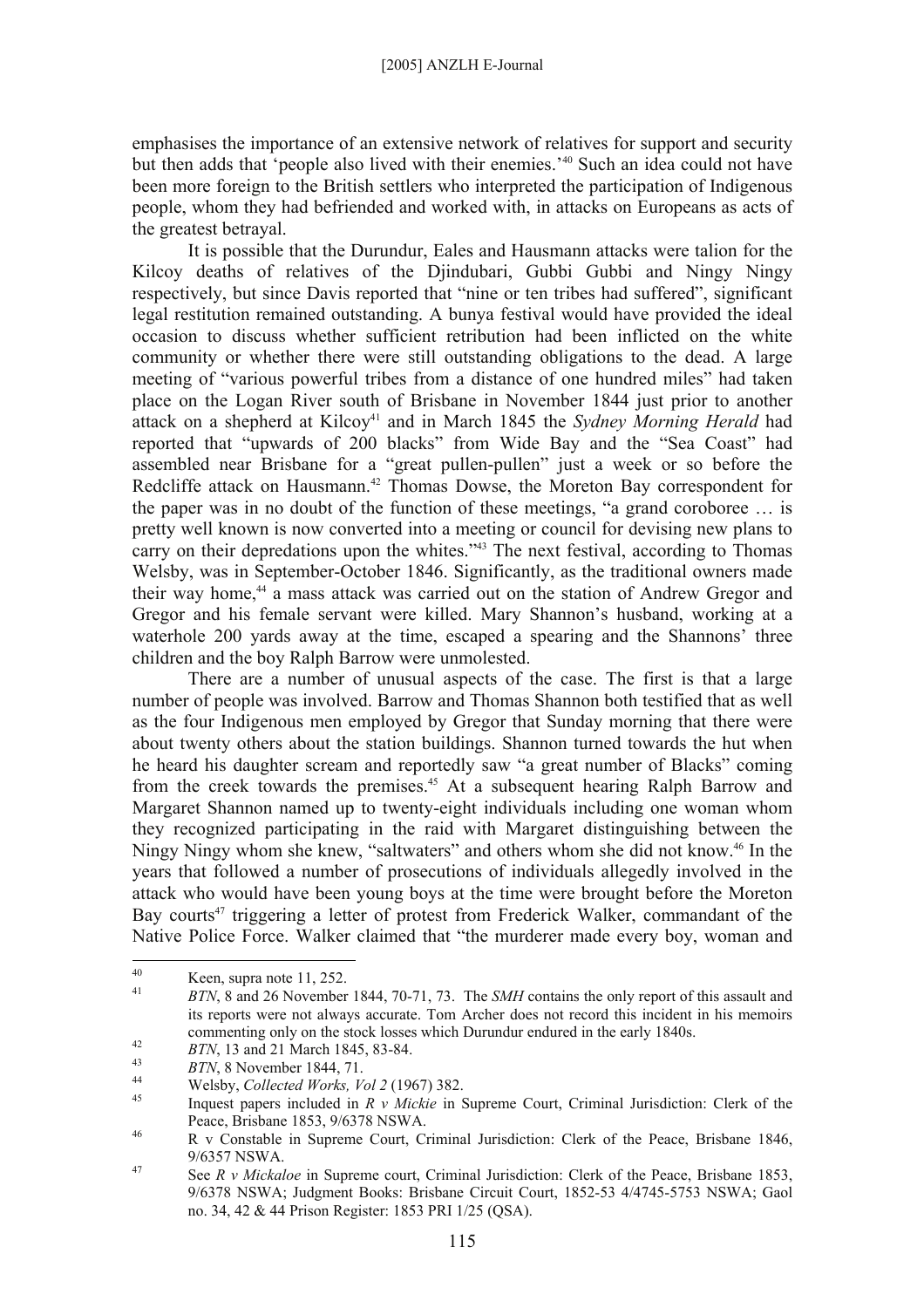child carry away the property" and argued that there should be a general amnesty for all those involved.<sup>48</sup> Walker's perspective, that not only large numbers of people but men. women and children of all ages participated, provides an insight into the likely communal meaning of this attack.

The raid certainly comprised participants from across traditional owner groups. Although it has not been possible to identify all the individuals the children named, Gubbi Gubbi, Dalla, Djindubari and Turrbal can be distinguished, including three sets of brothers, suggesting that young men were given leading parts in this ritual. The girl's reference to "saltwaters" indicates that Undanbi were also likely to have been present. Again too there is the phenomenon of individuals known to whites and on good terms with them participating in the assault. Brandy Brandy, described by Lang as "the chief of the district", appears to have frequented Captain Griffin's station a little further south on the Pine River, yet was named as involved.49 So too were Constable and Dick Ben who were both reported by Shannon to have been employed by Gregor the fortnight prior to the attack and to have been well-treated. Another, Jacky had been sent by the Rev John Gregor to deliver a letter to his brother at the station; Nicker was well-known at Durundur and employed by the Archers, including in the attempted capture of Cambayo and Dundalli in 1843.<sup>50</sup> Clearly the attack was not simply a guerilla raid but appears to have cut across Indigenous-European social relations and across traditional owner groups in order to fulfill kinship obligations. This did not necessarily mean a lack of affection or feeling for the victims by the main players. One of the German missionaries related the incident of a fight in April 1842 when the elder Ubie Ubie repaid a young man, Burumballi, for an injury the previous day. Ubie Ubie was victorious but it did not stop him bewailing the death of his young protagonist.<sup>51</sup>

In Gregor's case his "guilt" may have simply been an accident of geography. His station lay on the boundary which John Steele argues marked the southern limit of the Kabi language and was perhaps therefore an ideal location to settle the debt of a number of family groups from across the region.<sup>52</sup> Final legal restitution for Dalla, Ningy Ningy, Yaggera, Turrbal and Djindubari kinship was perhaps represented in this one case.

This aspect is further reinforced by the information provided to the police by Paddy, the "chief" at Durundur station. Despite being back at his camp on the Durundur run, Paddy was emphatic as to which of the four young men had done the killing and that Dundalli "stop in scrub".53 While many had a part to play in this ritual, it seemed that Paddy was clear about whose duty it was to play the main roles in this drama.

The evidence from Walker implied that there were far more participants than the twenty-eight who the two children were able to name. Such a cast no doubt required coordination and direction. European witnesses were unable to identify Dundalli explicitly as a primary offender in either the Durundur, Hausmann or Gregor assaults yet all noted his presence and ascribed him authority in the events. In Hausmann's words, "I heard Dundalli outside talking … The prisoner Dundalli was chief talker there he seemed to the principal one there"; while his presence was also specifically affirmed by Paddy at Gregor's station. Police magistrate Wickham described Dundalli in a derogatory manner as a "ringleader", yet his status was perhaps nearer to that of the police magistrate or

<sup>48</sup> 48 Cited in L E Skinner, *Police of the Pastoral Frontier* (1975) 111.<br>
Lang, supra note 17, 431.<br>
<sup>50</sup>

 $5<sup>10</sup>$  Archer, supra note 29, 77.

 $51$  Rev Eipper cited in Steele, supra note 12, 256.

 $5^{52}$  Steele, supra note 12, 160-61.

This evidence was given to the court in Aboriginal English by an Indigenous man Jemmy Perowa in *R v Constable*.